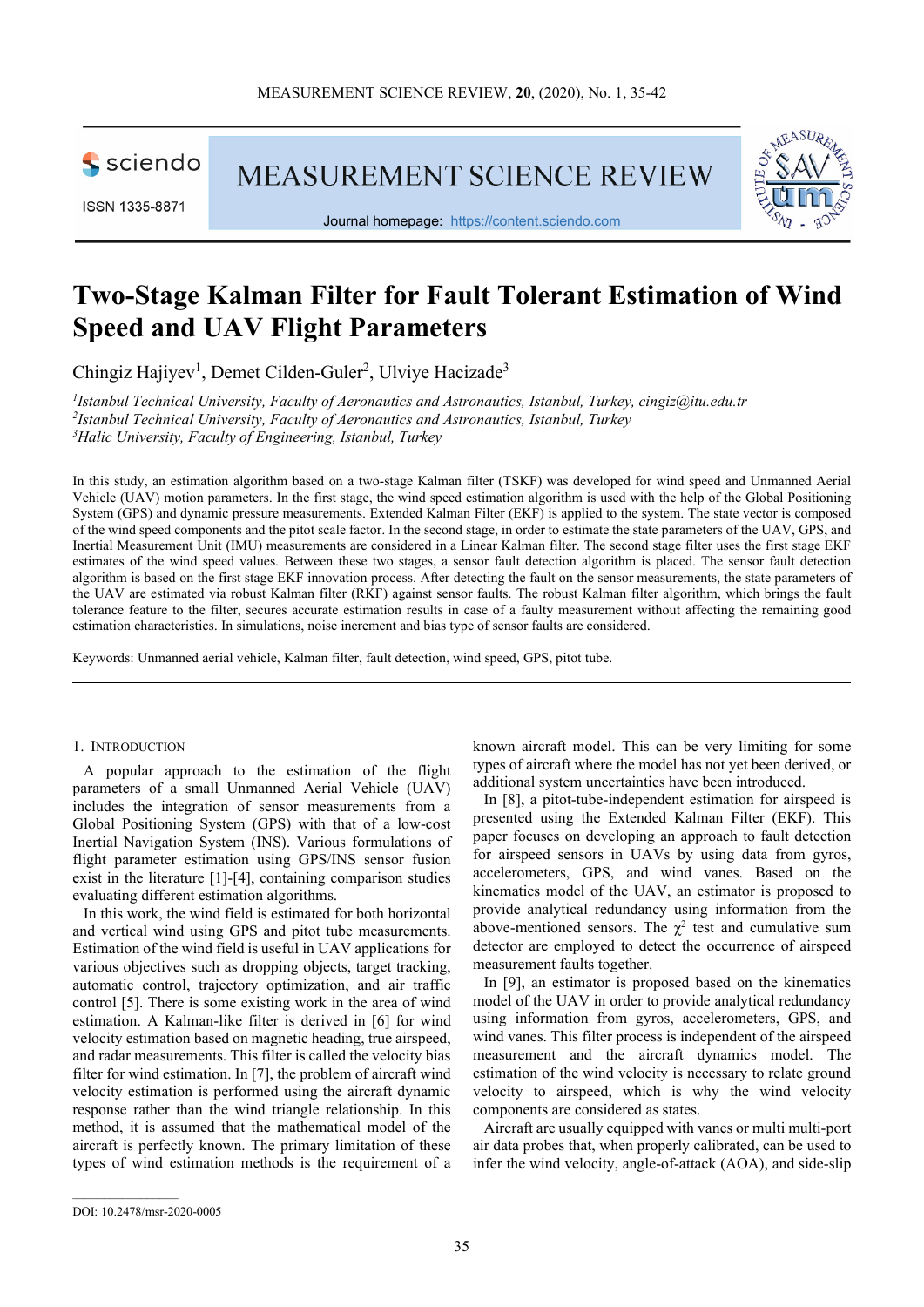angle (SSA). In this study the wind velocity, AOA and SSA are estimated using standard sensors. The standard sensor suite contains GPS, Inertial Measurement Unit (IMU), and a pitot-static tube.

In this study, an estimation algorithm based on a two-stage Kalman filter (TSKF) was developed for wind speed and UAV motion parameters. In the first stage, the wind speed estimation EKF was developed by the usage of GPS measurements and dynamic pressure measurements. In the second stage, the estimation of the state parameters of the UAV was made based on the GPS and IMU measurements by using the Linear Kalman filter. The second stage filter uses the first stage EKF estimates of the wind speed values. Between these two stages, a sensor fault detection algorithm is designed. The innovation sequence of the wind speed estimation filter is used for fault detection purposes.

A robust Kalman filter (RKF) algorithm, which makes the filter fault-tolerant and keeps giving accurate estimation results in case of faulty measurements, is proposed in this paper. This filter is designed in order to minimize the effects of sensor faults and to estimate the UAV flight parameters accurately. After detecting the fault on the sensor measurements, the state parameters of the UAV are estimated by using RKF against sensor faults.

## 2. STATEMENT OF THE PROBLEM

This work aims to estimate aircraft body-axis velocity components  $(u, v, w)$ , Euler attitude angles  $(\phi, \theta, \psi)$ , and three-axis wind velocity components  $(\mu_N, \mu_E, \mu_D)$ . This estimation is performed through the functional fusion of IMU measurements of attitude angles  $(\phi, \theta, \psi)$ , angular rates  $(p,q,r)$ , GPS measurements of velocity components  $(V_x, V_y, V_z)$ , and the dynamic pressure measurements by the pitot-static tube  $(P_d)$ . Due to the random nature of wind, e.g. turbulence, it is challenging to predict the behavior of the local wind field dynamics. Therefore, the wind velocity state dynamics are modeled as a random walk process [9],

$$
\begin{bmatrix} \dot{\mu}_N(t) \\ \dot{\mu}_E(t) \\ \dot{\mu}_D(t) \end{bmatrix} = w_p(t)
$$
 (1)

where  $w_p$  denotes the zero-mean Gaussian process noise vector with the covariance matrix  $Q_p$ . The UAV state equation is given in a discrete-time linear state-space format,

$$
X (k + 1) = FX (k) + BU (k) + GW (k)
$$
 (2)

where  $X(k)$  is the vector of the system state, F is the transition matrix of the system, *B* is the control distribution matrix, *U* is the control input vector, which comprises the control surface deflections and wind velocity, *W* is the system noise vector with a covariance matrix  $Q$ ,  $G$  is the transition matrix of system noise.

The body-axis velocity components can be rotated into the Earth-fixed frame using the transformation matrix  $A(\phi, \theta, \psi)$ 

$$
A(\phi,\theta,\psi) = \begin{bmatrix} \cos\psi & -\sin\psi & 0 \\ \sin\psi & \cos\psi & 0 \\ 0 & 0 & 1 \end{bmatrix} \begin{bmatrix} \cos\theta & 0 & \sin\theta \\ 0 & 1 & 0 \\ -\sin\theta & 0 & \cos\theta \end{bmatrix} \begin{bmatrix} 1 & 0 & 0 \\ 0 & \cos\phi & -\sin\phi \\ 0 & \sin\phi & \cos\phi \end{bmatrix}
$$

and corrected for wind by [5],

$$
\begin{bmatrix} V_N^{GPS} \\ V_E^{GPS} \\ V_D^{GPS} \end{bmatrix} = A(\phi, \theta, \psi) \begin{bmatrix} u \\ v \\ w \end{bmatrix} + \begin{bmatrix} \mu_N \\ \mu_E \\ \mu_D \end{bmatrix} + \upsilon^{GPS} . \tag{3}
$$

As an Earth-fixed frame, the North-East-Down (NED) frame is used. This is a reference frame locally fixed to a point on the Earth's surface and its X-Y-Z axes pointing to North-East-Down. The Z-axis aligns the Earth's ellipsoid normal direction. In (3)  $V_N^{GPS}$ ,  $V_E^{GPS}$ ,  $V_D^{GPS}$  are the NED ground velocity measurement components by GPS,  $v^{CPS}$  is the zeromean Gaussian measurement noise vector of GPS.

It is required to estimate the wind speed, Air Data System (ADS) scale factor and UAV states in the presence of sensor faults on the acquired information above.

3. TWO-STAGE ESTIMATION OF THE WIND SPEED AND UAV **STATES** 

A two-stage Kalman filter is proposed for wind speed and UAV state estimation purposes. In the first stage, the wind speed is estimated by the EKF using GPS and pitot tube measurements. Here, the wind speed components and pitot scale factor are considered as state vector variables. In the second stage, the estimation of the state parameters of the UAV was made based on the GPS and IMU measurements by using the Linear Kalman filter. The second stage filter uses the first stage EKF estimates of the wind speed values. Between these two stages, a sensor fault detection algorithm is designed. After detecting the fault in the sensor measurements, the state parameters of the UAV are estimated via the robust Kalman filter against sensor faults. Fault tolerance and accurate estimations are achieved by using the RKF algorithm in case of faulty measurements. The interaction of two filtering stages is shown in the structural diagram of Fig.1.



Fig.1. General block diagram of the proposed two-stage estimation procedure.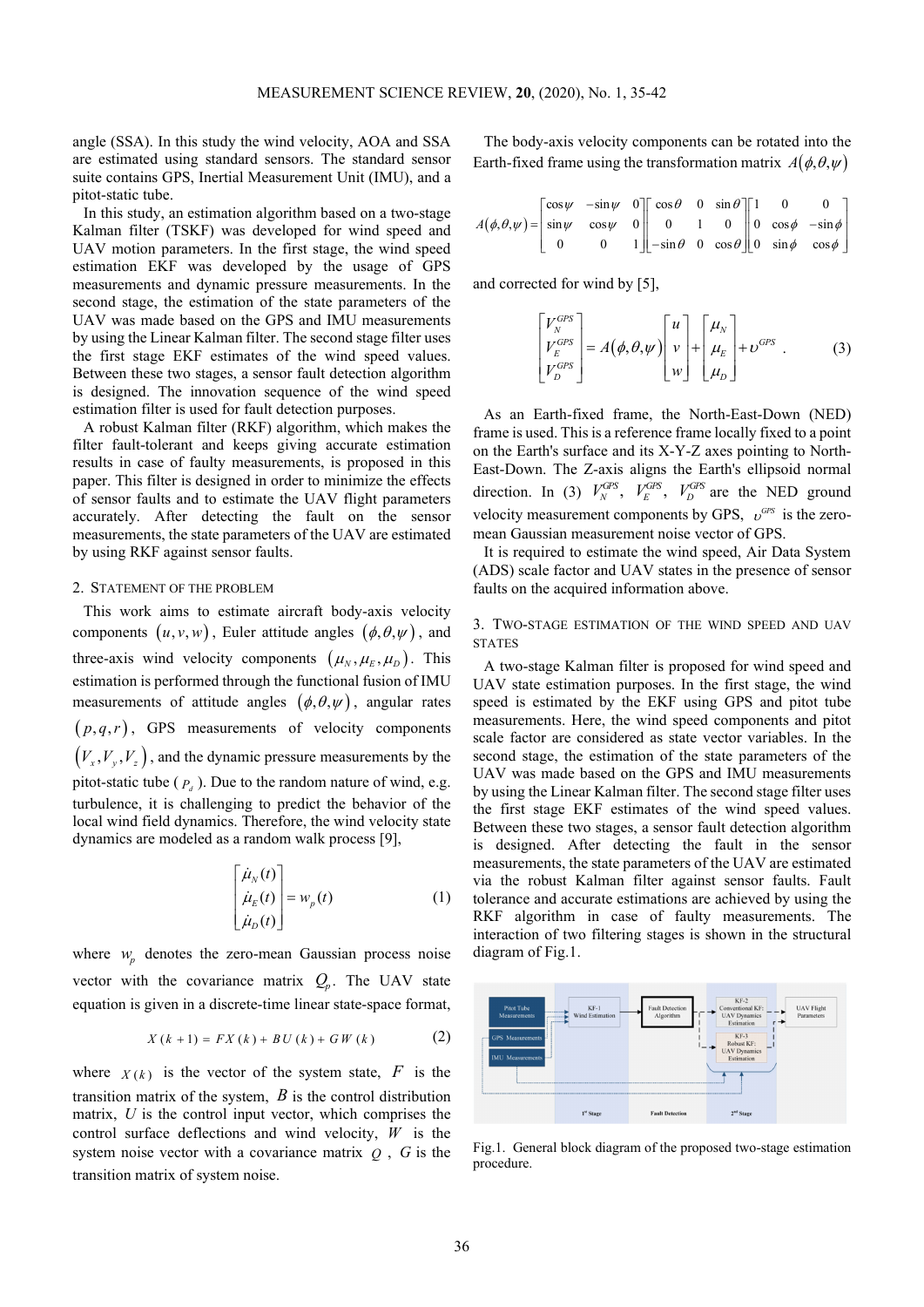#### *A. Design of the Kalman filter for wind velocity estimation*

Nonlinear state-space formulations of wind velocity estimation problems of the unmanned aerial vehicle are discussed in this section. As the formulations use the relationship of the wind triangle, it is necessary to have the knowledge of both the ground and airspeed. The formulations use the pitot-static tube airspeed and the GPS velocity estimates. Here, the state vector includes north  $(\mu_N)$ , east  $(\mu_{E})$ , down  $(\mu_{D})$  components of the wind velocity and the ADS scale factor  $(\zeta)$ . The effects of the sideslip angle, angle-of-attack and the air density parameters can be estimated by using the scale factor. The state-space system is composed of the state vector *x* [10],

$$
x = \begin{bmatrix} \mu_N & \mu_E & \mu_D & \zeta \end{bmatrix}^T
$$
 (4)

The dynamic pressure measurements by the pitot-static tube  $P_d$  are presented as output. As there is no information on the state dynamics, dynamic equations are expressed by random walk process,

$$
x(k) = x(k-1) + w_p(k-1)
$$
 (5)

where  $w_p$  is the zero-mean Gaussian system noise vector with the process covariance matrix  $Q_p$ . Output vector can be composed by using the wind triangle relationship

$$
\vec{V}_{air} = \vec{V}_{ground} - \vec{V}_{wind}
$$
 (6)

where  $\vec{V}_{air}$ ,  $\vec{V}_{ground}$ ,  $\vec{V}_{wind}$  $\overline{r}$  r  $\overline{r}$  are the air, ground, and wind velocity vectors in the NED coordinate system, respectively. After taking the square of each side of the equation (6) it can be obtained [10]

$$
V_{air}^{2} = (V_{N} - \mu_{N})^{2} + (V_{E} - \mu_{E})^{2} + (V_{D} - \mu_{D})^{2}
$$
 (7)

The airspeed of the pitot-static tube  $(V_{pilot})$  can be expressed in terms of total airspeed  $(V_{air})$ , angle-of-attack  $(\alpha)$ , and sideslip angle  $(\beta)$ ,

$$
V_{pitot} = V_{air} \cos \alpha \cos \beta \tag{8}
$$

Dynamic pressure can be written considering the Bernoulli equation as:

$$
P_d = \frac{\rho}{2} V_{pilot}^2 \tag{9}
$$

where  $\rho$  represents the air density. So, the scale factor  $(\zeta)$ can be written as:

$$
\zeta = \frac{\rho}{2} (\cos \alpha)^2 (\cos \beta)^2 \tag{10}
$$

If all of these are combined, the output vector equation becomes:

$$
P_d = \zeta \left[ \left( V_N - \mu_N \right)^2 + \left( V_E - \mu_E \right)^2 + \left( V_D - \mu_D \right)^2 \right] + v_p \quad (11)
$$

where  $v_p$  is the zero-mean Gaussian measurement noise with the variance  $R_p$ .

The ground speed components are measured by GPS and therefore the equations for the ground speed are

$$
\begin{bmatrix} V_N^{GPS} \\ V_E^{GPS} \\ V_D^{GPS} \end{bmatrix} = \begin{bmatrix} V_N \\ V_E \\ V_D \end{bmatrix} + \upsilon^{GPS} \tag{12}
$$

The linear state model can be written in the following form [11],

$$
x(k+1) = Ax(k) + Gwp(k)
$$
\n(13)

where A and G are 4x4 unit matrices.

The measurement equation (11) is nonlinear and can be written in the form:

$$
z(k) = h[x(k),k] + v_p(k)
$$
 (14)

where  $h[\cdot]$  is the nonlinear measurement function,  $x(k)$  is 4-dimensional state vector at time *k*. It is assumed that both noise vectors  $w_p(k)$  and  $v_p(k)$  are Gaussian white noise with zeroing,

$$
E\left[w_{p}(k)\right] = E\left[v_{p}(k)\right] = 0, \quad \forall k \tag{15}
$$

Filter algorithm based on the described system and measurements in (13)-(14) can be given. The estimation of states (4) can be found based on the EKF. The estimation value is,

$$
\hat{x}(k / k) = \hat{x}(k / k - 1) + K(k) \{ z(k) - h [\hat{x}(k / k - 1, k)] \} (16)
$$

The extrapolation value from the dynamic function can be found as,

$$
\hat{x}(k / k - 1) = A\hat{x}(k - 1 / k - 1) \tag{17}
$$

Filter-gain of the EKF is,

$$
K(k) = P(k/k - 1)\nabla h^{T} [\hat{x}(k/k - 1), k] \times
$$
  

$$
{\nabla h [\hat{x}(k/k - 1), k] P(k/k - 1)\nabla h^{T} [\hat{x}(k/k - 1), k] + R_{p}(k)}^{-1}
$$
  
(18)

where  $\nabla h \big[ \hat{x}(k/k-1), k \big] = \frac{\partial h[\hat{x}(k/k-1), k]}{\partial \hat{x}(k/k-1)}$  $\nabla h\big[\hat{x}(k/k-1),k\big]=\frac{\partial h[\hat{x}(k/k-1),k]}{\partial \hat{x}(k/k-1)}$  is the partial

derivative of the measurement function with respect to the states.

The covariance matrix of the extrapolation error is,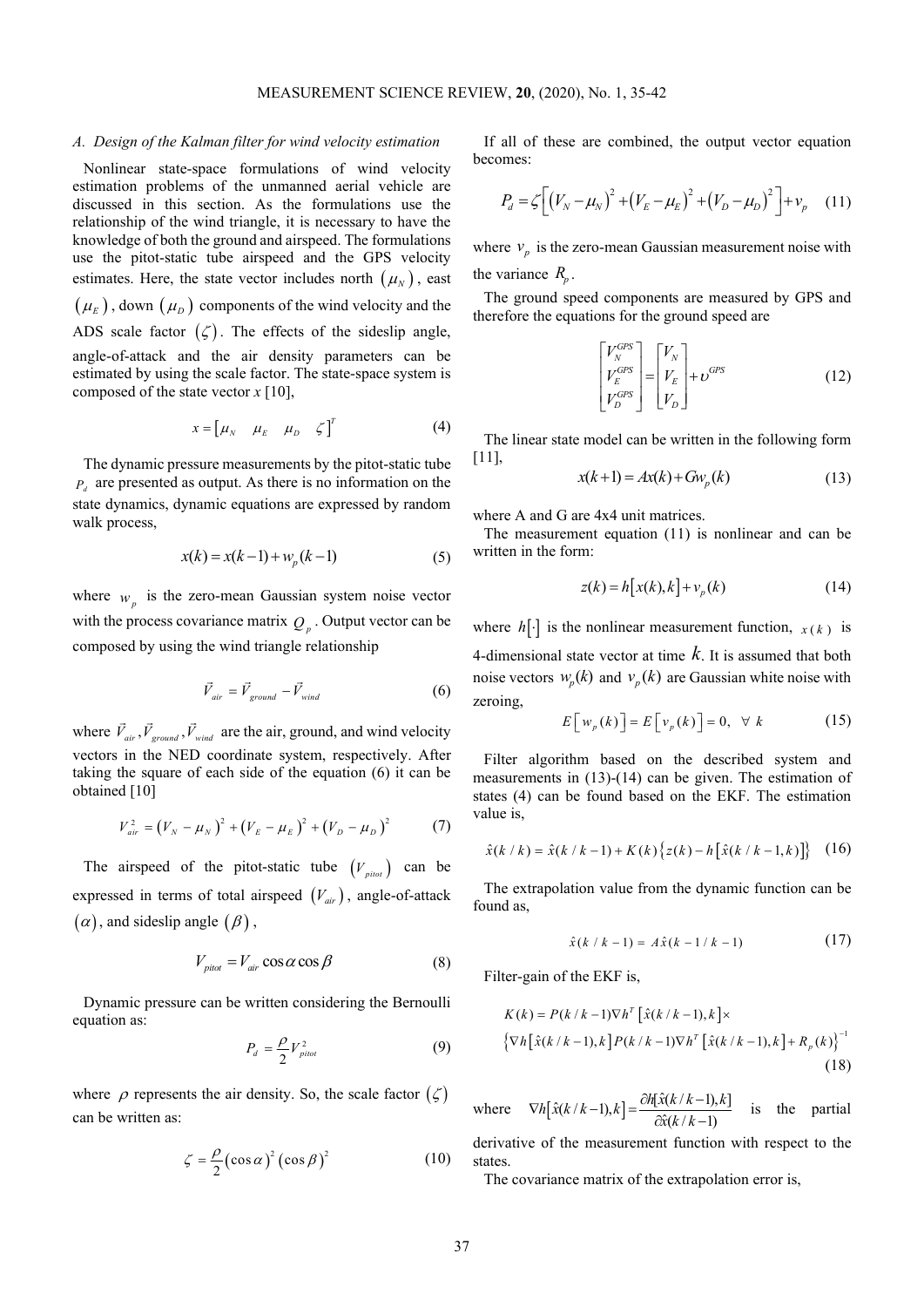$$
P(k/k - 1) = AP(k - 1/k - 1)AT + GQp(k - 1)GT(19)
$$

The covariance matrix of the filtering error is,

$$
P(k / k) = \left[I - K(k)\nabla h\left[\hat{x}(k / k - 1), k\right]\right]P(k / k - 1) \tag{20}
$$

where *I* is the identity matrix.

The innovation sequence is presented as,

$$
\Delta(k) = z(k) - h\big[\hat{x}(k/k - 1), k\big]
$$
 (21)

The innovation covariance is,

$$
P_{\Lambda}(k) = \nabla h \left[ \hat{x}(k/k - 1), k \right] P(k/k - 1) \nabla h^{T} \left[ \hat{x}(k/k - 1), k \right] + R_{p}(k)
$$
\n(22)

EKF that estimates the state vector of the system is expressed with the formulas (16) - (22).

# *B. Design of the Kalman filter for UAV state estimation*

Let us consider the UAV flight dynamics described by the linear state equation (2) using the trim condition and measurement equation

$$
Z(k) = H(k)X(k) + V(k),
$$
 (23)

where  $Z(k)$  is the measurement vector,  $H(k)$  is the measurement matrix,  $V(k)$  is the random vector of measurement noise. Assume that the random vectors  $W(k)$ and  $V(k)$  are Gaussian white noise with zero mean. Note that  $\{W(k)\}\$  and  $\{V(k)\}\$  are assumed mutually uncorrelated. The UAV state vector is

$$
X = \begin{bmatrix} u & v & w & \phi & \theta & \psi & p & q & r \end{bmatrix}^T \qquad (24)
$$

The measurement vector is expressed as

$$
Z = \begin{bmatrix} V_N^{GPS} & V_D^{GPS} & V_D^{OPS} & \phi_m & \theta_m & \psi_m & p_m & q_m & r_m \end{bmatrix}^T (25)
$$

As seen from equation (3), the ground velocity measurement components  $V_N^{GPS}$ ,  $V_E^{GPS}$ ,  $V_D^{GPS}$  are nonlinear with respect to the UAV states. Through converting, we can also change the measurements to be

$$
Z = \begin{bmatrix} u & v & w & \phi_m & \theta_m & \psi_m & p_m & q_m & r_m \end{bmatrix}^T \qquad (26)
$$

where

$$
\begin{bmatrix} u \\ v \\ w \end{bmatrix} = A^{-1} \left( \phi_m, \theta_m, \psi_m \right) \begin{bmatrix} V_N^{GPS} - \hat{\mu}_N \\ V_N^{ GPS} - \hat{\mu}_E \\ V_D^{ GPS} - \hat{\mu}_D \end{bmatrix}
$$
 (27)

In this case, the measurement noise variances of the indirect measurements  $(u, v, w)$  should be calculated. As a result, the measurement nonlinearities are eliminated and for estimation of the UAV state vector (24), the linear KF can be used. The input vector is

$$
U = \begin{bmatrix} \delta_c & \delta_t & \delta_w & \delta_p & \hat{\mu}_N & \hat{\mu}_E & \hat{\mu}_D \end{bmatrix}^T
$$
 (28)

The first four elements of the input vector (28) represent the control surface deflections (column, throttle, wheel, and pedal, respectively) and the last three elements of the wind velocity estimations. For estimation of the state vector of UAV (24), the linear Kalman filter can be used [11].

Using the second stage estimation results  $(\hat{u}, \hat{v}, \hat{w})$ , the airspeed ( $V_{air}$ ), angle-of-attack ( $\alpha$ ), and sideslip angle ( $\beta$ ) can be calculated

$$
\hat{V}_{air} = \sqrt{\hat{u}^2 + \hat{v}^2 + \hat{w}^2}
$$
\n(29)

$$
\hat{\alpha} = \arctan\left(\frac{\hat{w}}{\hat{u}}\right) \tag{30}
$$

$$
\hat{\beta} = \arcsin\left(\frac{\hat{v}}{\sqrt{\hat{u}^2 + \hat{w}^2 + \hat{v}^2}}\right)
$$
(31)

#### *C. Sensor fault detection*

A sensor fault detection algorithm is considered based on the normalized innovation squared [12]

$$
\beta(k) = \tilde{\Delta}(k)^2 \tag{32}
$$

where  $\tilde{\Delta}(k)$  is the normalized innovation sequence of the Kalman filter. This statistical function (32) has  $\chi^2$ distribution with  $s = 1$  degree of freedom, where *s* is the dimension of the innovation vector. Now consider the following two hypotheses:

$$
H_0: \text{Sensor fault occurs} \tag{33a}
$$

$$
H_1: \text{No sensor faults.} \tag{33b}
$$

If the level of significance,  $\alpha$ , is selected as,

$$
P\left\{\chi^2 > \chi^2_{\alpha,s}\right\} = \alpha; \ \ 0 < \alpha < 1 \tag{34}
$$

the threshold value  $\chi^2_{\alpha,s}$  can be found. Hence, when the hypothesis  $H_1$  is true, the value of the statistical function  $\beta(k)$  will be greater than the threshold value  $\chi^2_{\alpha,s}$  i.e.:

$$
H_0: \beta(k) \le \chi^2_{\alpha,s} \quad \forall k \tag{35}
$$

$$
H_1: \beta(k) > \chi^2_{\alpha,s} \quad \exists k. \tag{36}
$$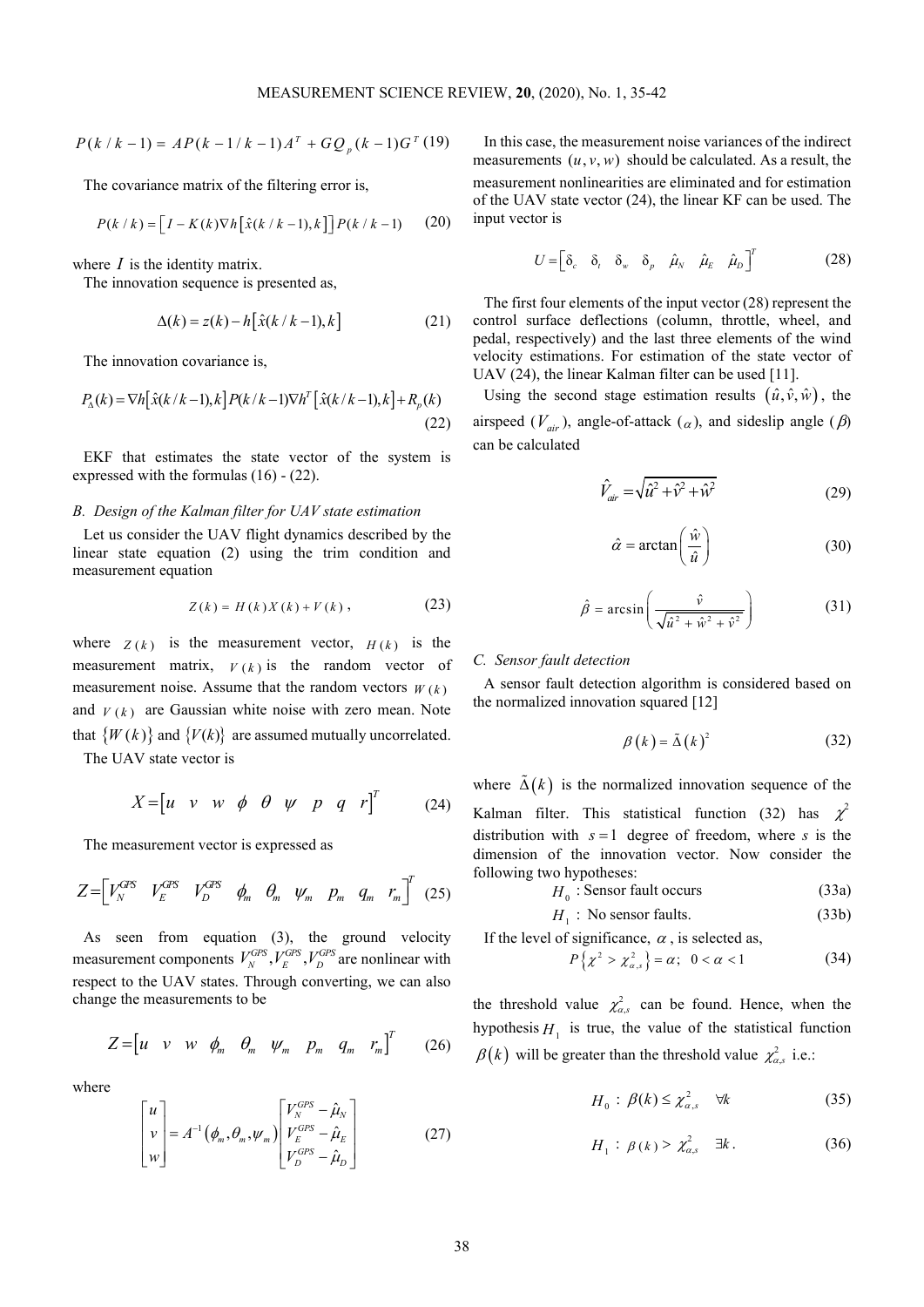## 4. ROBUST KALMAN FILTER FOR UAV STATE ESTIMATION

In normal operation conditions, the Kalman filter gives sufficiently good estimation results where any kind of measurement malfunction is not observed. However, when the measurements are faulty, filter estimation outputs become inaccurate. Therefore, a robust Kalman filter algorithm, which has the ability to be fault-tolerant with accurate estimation results in case of a faulty measurement with no effect on the remaining good estimation characteristics, is introduced.

The base of the RKF is the comparison of real and theoretical values of the covariance of the innovation sequence [12]. When the operational condition of the measurement system mismatches with the models used in the synthesis of the filter, then the Kalman filter gain changes according to the differentiation in the covariance matrix of the innovation sequence. Under these circumstances, the covariance matrix of the innovation sequence differs as:

$$
P_{\mathbf{A}}(k) = H(k)P(k/k - 1)H^{T}(k) + S(k)R(k)
$$
 (37)

and the Kalman gain becomes

$$
K(k) = P(k/k-1)HT(k) \times
$$
  
\n
$$
[H(k)P(k/k-1)HT(k)+S(k)R(k)]-1
$$
 (38)

where  $P(k/k-1)$  is the covariance matrix of the extrapolation error,  $R(k)$  is the covariance matrix of the measurement noise,  $S(k)$  is the measurement noise scale factor.  $S(k)$  can be written as

$$
S(k) = \frac{\Delta^{T}(k)\Delta(k) - tr\{H(k)P(k/k-1)H^{T}(k)\}}{tr\{R(k)\}}
$$
(39)

Here  $tr \{\cdot\}$  denotes the trace of the related matrix. In the case of malfunction in the measurement system, the adaptation of the Kalman filter is performed by correcting the Kalman gain automatically. If there is a sensor fault in the system, it brings an increase in the scale factor  $S(k)$ . Higher  $S(k)$  causes a smaller Kalman gain because of the covariance of the innovation sequence which is also increased in the robust case. Consequently, small Kalman gain value reduces the effect of the faulty innovation sequence on the state estimation process. In all other cases, where sensors operate normally, scale factor takes the value of  $S(k) = 1$ and the filter runs conventionally.

# 5. TSKF SIMULATION RESULTS

The wind speed and longitudinal and lateral motion parameters of UAV are estimated using the proposed TSKF. In order to test the algorithm, the GPS receiver and pitot tube faults are examined. In simulations two types of faults are taken into consideration: noise increment and continuous bias.

## *A. GPS fault case*

First, noise increment type of fault was adopted and the measurement equation was redefined for the interval between 300 and 500 seconds as

$$
V^{GPS} (k) = V(k) + 5v^{GPS} (k)
$$
 (40)

Simulation results are given in Fig.2. to Fig.4. Estimation results of the wind speed are given in Fig.2. In this figure, the blue line shows the actual values and the red line - estimated values. The obtained results show that the wind speed estimations converge to their actual values except for the faulty period and UAV states can be estimated with high accuracy.

The fault detection algorithm works using the statistic (32). The level of significance in the sensor fault detection is chosen as 0.05. The threshold value,  $\chi^2_{\alpha,s}$  for  $\alpha = 0.05$  and  $s=1$  is found as  $\chi^2_{\alpha,s} = 2.71$ . By using the algorithm, the faulty period is detected between 300 and 500 seconds as seen in Fig.3. by using  $\beta(k)$ , fault detection statistics.

Second, continuous bias type of GPS measurement fault is considered and the measurement equation is redefined for the interval between 300 and 500 seconds as

$$
V^{GPS} (k) = V(k) + v^{GPS} (k) + 4
$$
 (41)

Estimation errors of wind speed are presented in Fig.4. As seen from the figure, the estimation errors of the proposed TSKF are small except for the faulty period.



Fig.2. Wind speed and scale factor estimation results: actual value - blue line; estimated value - red line (GPS noise increment case).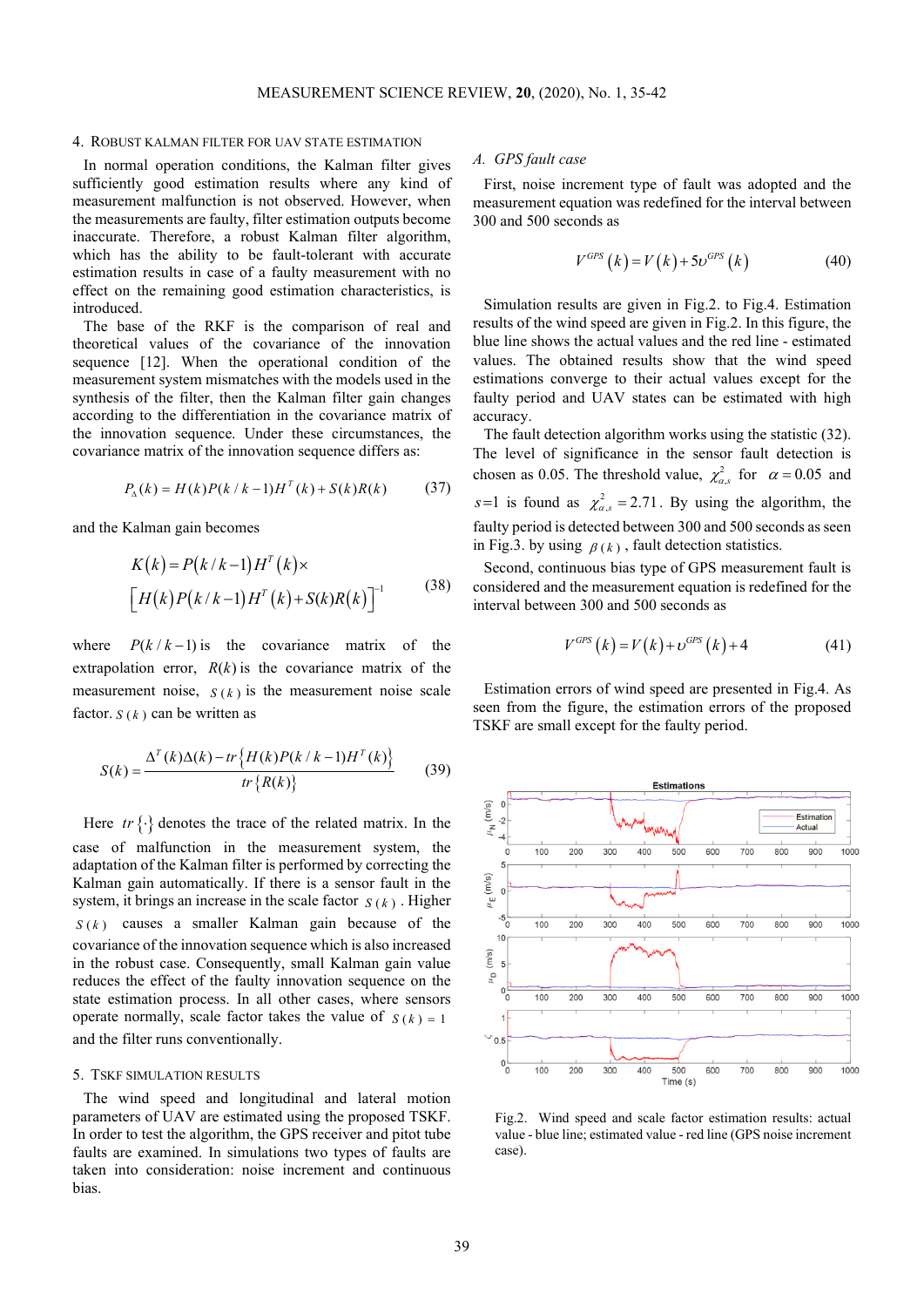

Fig.3. Fault detecting statistics (GPS noise increment case).



Fig.4. Wind speed and scale factor estimation errors (GPS bias case).

## *B. Pitot-tube fault case*

The same two fault cases are applied to the pitot-tube measurements. Noise increment type of fault was adopted and the measurement equation was redefined for the interval between 300 and 500 seconds as,

$$
z(k) = h[x(k),k] + 5 \times v_p(k)
$$
 (42)

In Fig.5., wind speed components and scale factor estimation errors are shown, while Fig.6. represents the fault detection statistics. As can be seen, the faulty pitot-tube measurements are detected by the algorithm just like GPS. The faulty period can be seen clearly in both figures, which means that the estimations of the conventional filter were deteriorated, but the fault detection algorithm comes into play and detects the whole period of the fault.

Second, continuous bias type of measurement fault is considered and the measurement equation is redefined for the interval between 300 and 500 seconds as,

$$
z(k) = h[x(k),k] + vp(k) + 3
$$
 (43)

Similar results are found for the pitot-tube faults as shown in Fig.7. with wind estimations.



Fig.5. Wind speed and scale factor estimation results: actual value - blue line; estimated value - red line (Pitot-tube noise increment case).



Fig.6. Fault detecting statistics (Pitot-tube noise increment case).



Fig.7. Wind speed and scale factor estimation results: actual value - blue line; estimated value - red line (Pitot-tube bias case).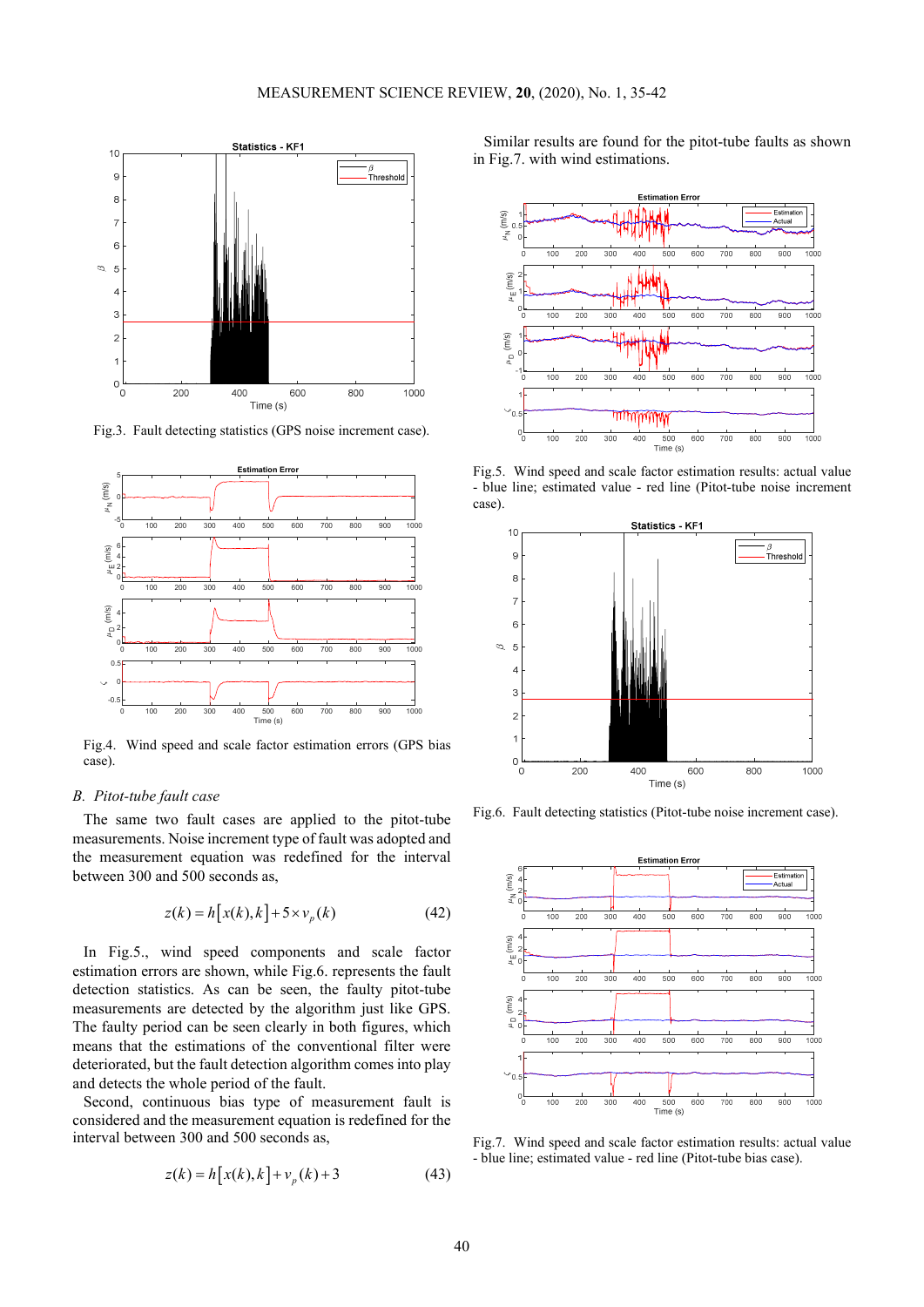## *C. Robust TSKF simulation results*

The wind speed and longitudinal and lateral motion parameters of UAV are also estimated via presented robust TSKF in case of the defined faulty conditions. In order to test the algorithm, all types of faults are applied to the GPS and the pitot-tube measurements between 300 and 500 seconds. Estimation errors of wind speed and UAV's velocity components in the presence of noise increment fault on GPS measurements are presented in Fig.8. and Fig.9., respectively. As seen from the figures, the estimation errors of the proposed robust TSKF are significantly better than the results of non-robust TSKF. Similar results were obtained for each scenario (Table 1.). In Table 1., mean errors of the TSKF and robust TSKF estimations are presented in terms of wind velocity components for each case. As can be seen from the table, the adaptive structure of the robust filter improves the accuracy of the results in every scenario.



Fig.8. Wind speed estimation errors (robust - noise increment).



Fig.9. Estimation errors of the velocity components (robust - noise increment).

Table 1. Wind estimation mean errors for the sensor faults.

| Sensor<br>Type | of<br>Type<br>Fault | <b>TSKF</b> |                              |           | <b>Robust TSKF</b>           |           |                              |
|----------------|---------------------|-------------|------------------------------|-----------|------------------------------|-----------|------------------------------|
|                |                     | $\mu_{_N}$  | $\mu_{\scriptscriptstyle E}$ | $\mu_{D}$ | $\mu_{\scriptscriptstyle N}$ | $\mu_{E}$ | $\mu_{\scriptscriptstyle D}$ |
| <b>GPS</b>     | Noise<br>Increment  | 3.06        | 2.91                         | 5.63      | 0.06                         | 1.68      | 0.82                         |
|                | <b>Bias</b>         | 3.26        | 4.12                         | 2.12      | 2.67                         | 3.86      | 1.65                         |
| Pitot-<br>Tube | Noise<br>Increment  | 0.28        | 0.18                         | 0.40      | 0.04                         | 0.07      | 0.12                         |
|                | <b>Bias</b>         | 0.70        | 1.42                         | 1.83      | 0.06                         | 0.54      | 0.24                         |

#### 6. CONCLUSIONS

In this work a two-stage Kalman filter was developed for wind speed and UAV state estimation. In the first stage, the wind speed estimation algorithm is developed by the usage of GPS and dynamic pressure measurements. For this purpose, the Extended Kalman Filter based on nonlinear measurements was designed. The wind speed components and pitot scale factor are estimated by EKF using GPS and pitot tube measurements. In the second stage, the estimation of the state parameters of the UAV dynamic model was done by using the Conventional Linear KF based on the GPS and IMU measurements and the first stage EKF estimates of the wind speed values.

The fault detection algorithm using the first stage filter's innovation sequence is put between these two stages in order to give information about the faults to the second filter and if any fault occurs then the filter should switch to a robust TSKF. By implementing this sub-step, fault tolerance is achieved by mitigating the fault effects and improving the estimation results in case of a fault. The proposed method also allows calculating air velocity, angle-of-attack, and the sideslip angle. These parameters are estimated using only standard sensors (GPS, IMU, and pitot-static tube).

In simulations, two types of sensor faults are considered: noise increment and continuous bias. Simulation results show that the proposed robust TSKF mitigates the effects of sensor faults and estimates the wind speed and UAV flight parameters accurately.

## ACKNOWLEDGEMENTS

This research is part of the project numbered with TM3061 which is fully financed by Turkish Aerospace Inc. In order to learn more details about the project, please apply/refer to Turkish Aerospace Inc.

# **REFERENCES**

- [1] Hu, G., Gao, S., Zhong, Y. (2015). A derivative UKF for tightly coupled INS/GPS integrated navigation. *ISA Transactions*, 56, 135–144.
- [2] Nguyen, H.-D., Nguyen, V.-H., Nguyen, H.-V. (2017). Tightly-coupled INS/GPS integration with magnetic aid. In 2*nd International Conference on Control and Robotics Engineering (ICCRE)*. IEEE, 207–212.
- [3] Nourmohammadi, H., Keighobadi, J. (2018). Fuzzy adaptive integration scheme for low-cost SINS/GPS navigation system. *Mechanical Systems and Signal Processing*, 99, 434–449.